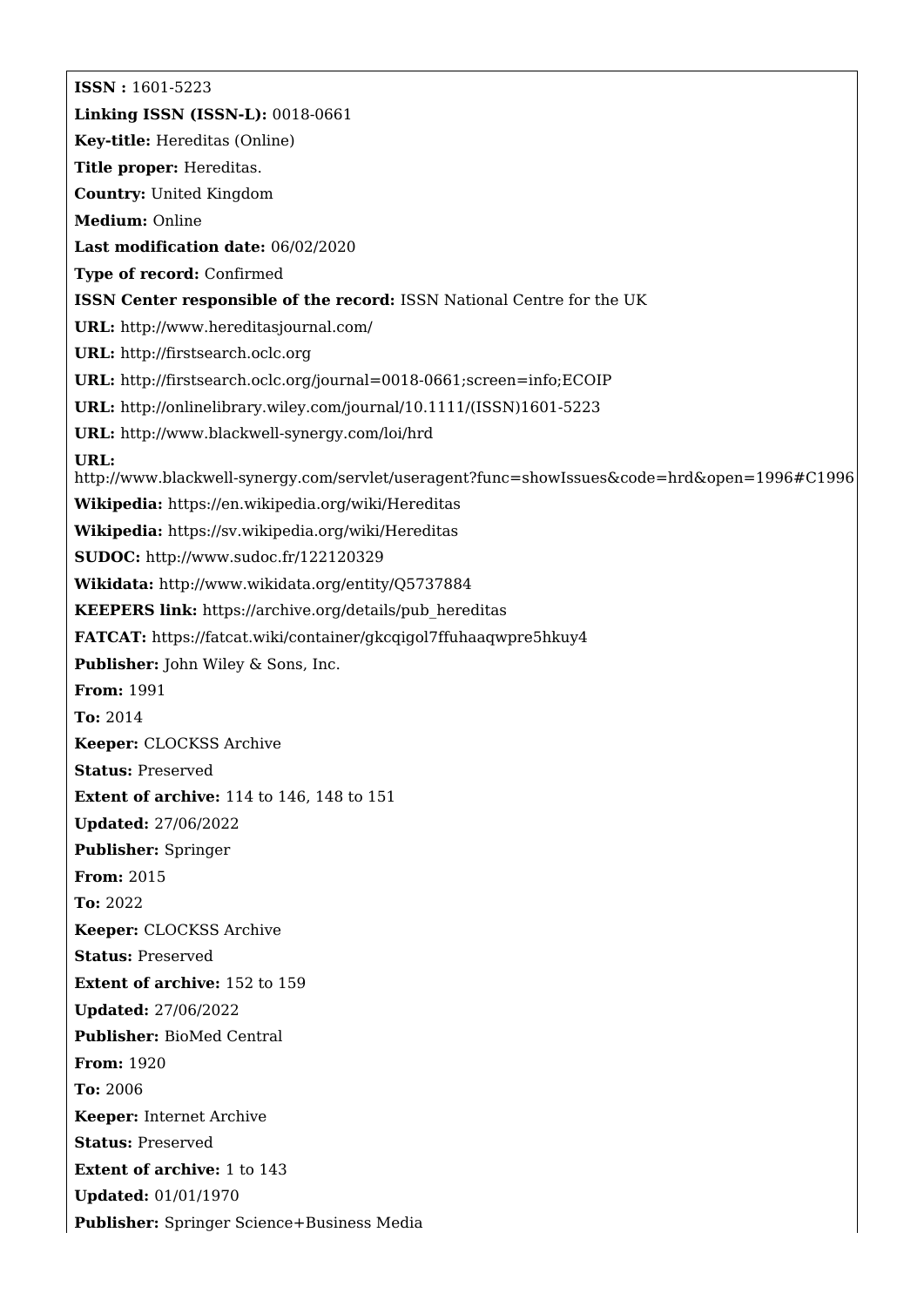**From:** 2015 **To:** 2020 **Keeper:** LOCKSS Archive **Status:** In Progress **Extent of archive:** 152 to 157 **Updated:** 27/06/2022 **Publisher:** Springer **From:** 2019 **To:** 2021 **Keeper:** Library of Congress **Status:** Preserved **Extent of archive:** 155 (1); 156 (1); 157 (1); 158 (1) **Updated:** 08/04/2022 **Publisher:** Springer customer Service Center GmbH **From:** 2017 **To:** 2021 **Keeper:** National Digital Preservation Program, China **Status:** Preserved **Extent of archive:** Preserved : 154; 155; 156; 157; 158 **Updated:** 12/04/2022 **Publisher:** Blackwell Publishing **From:** 2007 **To:** 2007 **Keeper:** National Library of the Netherlands **Status:** Preserved **Extent of archive:** Preserved : 144 (1 to 5) **Updated:** 19/06/2022 **Publisher:** John Wiley & Sons, Inc. **From:** 1920 **To:** 2014 **Keeper:** Portico **Status:** Preserved